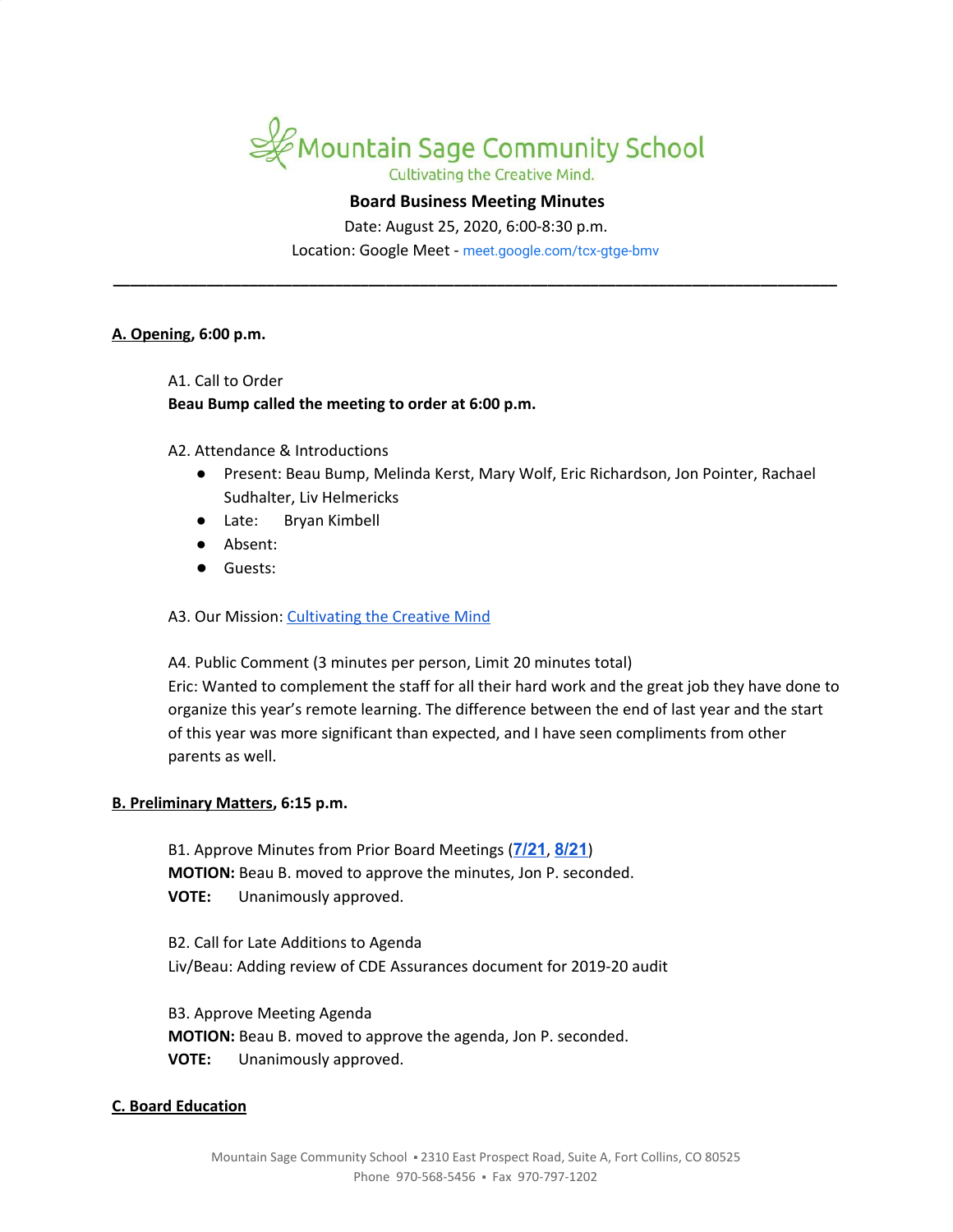C1. Next Month Presenter: Melinda Kerst Topic: TBD

## **D. Regular Business, 6:30 p.m.**

D1. Consent Agenda (Confirm Consent Designation)

D1.1 Policy Review (i.e. no discussion, if item pulled move to bottom of D):

D1.1.1 - Board Policies: [ADD4.10](https://docs.google.com/document/d/1V3xXA9nFS1VysNA0KFmEQ4u6WqqhQFkELG6kWdBkEkM)

**MOTION:** Eric R. moved to approve the policies on the consent agenda, Rachael S. seconded.

**VOTE:** Unanimously approved.

D2. Review [Strategic](https://drive.google.com/file/d/1bIEAL8S8NnDx9PPJRR79h1dLsXFMCh-t/view?usp=sharing) Plan (thorough discussion)

**AI**: Beau B - Capture suggested changes from meeting.

**AI**: Jon P - Create a new 2020-21 version of the strategic plan and upload updates.

Mary: Putting facilities efforts on hold?

Jon P.: Can update the plan to reflect changes discussed in this meeting.

Mary: Impact to Fundraising?

Eric: It should be updated to more generic terminology in this case because the nature of what may or may not happen for fundraising is still in flux due to COVID-19.

Beau: Should the responsible party be changed to a board member?

Liv: It makes sense to identify the "Responsible" party as the board liaison.

Result: This being a board document, should change the responsible party to the board liaison, which in this case is board member Eric Richardson. This also applies to other sections.

Bryan: Should the "Improved Process" resulting actions be updated to be more specific, or be left on at all?

Melinda: We continue to refine processes, but do not feel strongly if that needs to be its own part of the matrix.

Beau: Potentially instead of its own section we could choose specific procedures and add them as resulting actions under different goals where that procedure applies?

Eric: Particularly in a year where 3 long-time board members are transitioning off of the board I feel this year this is still a critical area. I think early in this year we should probably dedicate a brainstorming session.

Committee structure:

**AI:** Beau B - Document the committee structure and responsibilities.

**AI:** Eric R - Identify a location for Beau to document committee structure and responsibilities.

**AI:** Jon P - Update "Facilities master plan" section.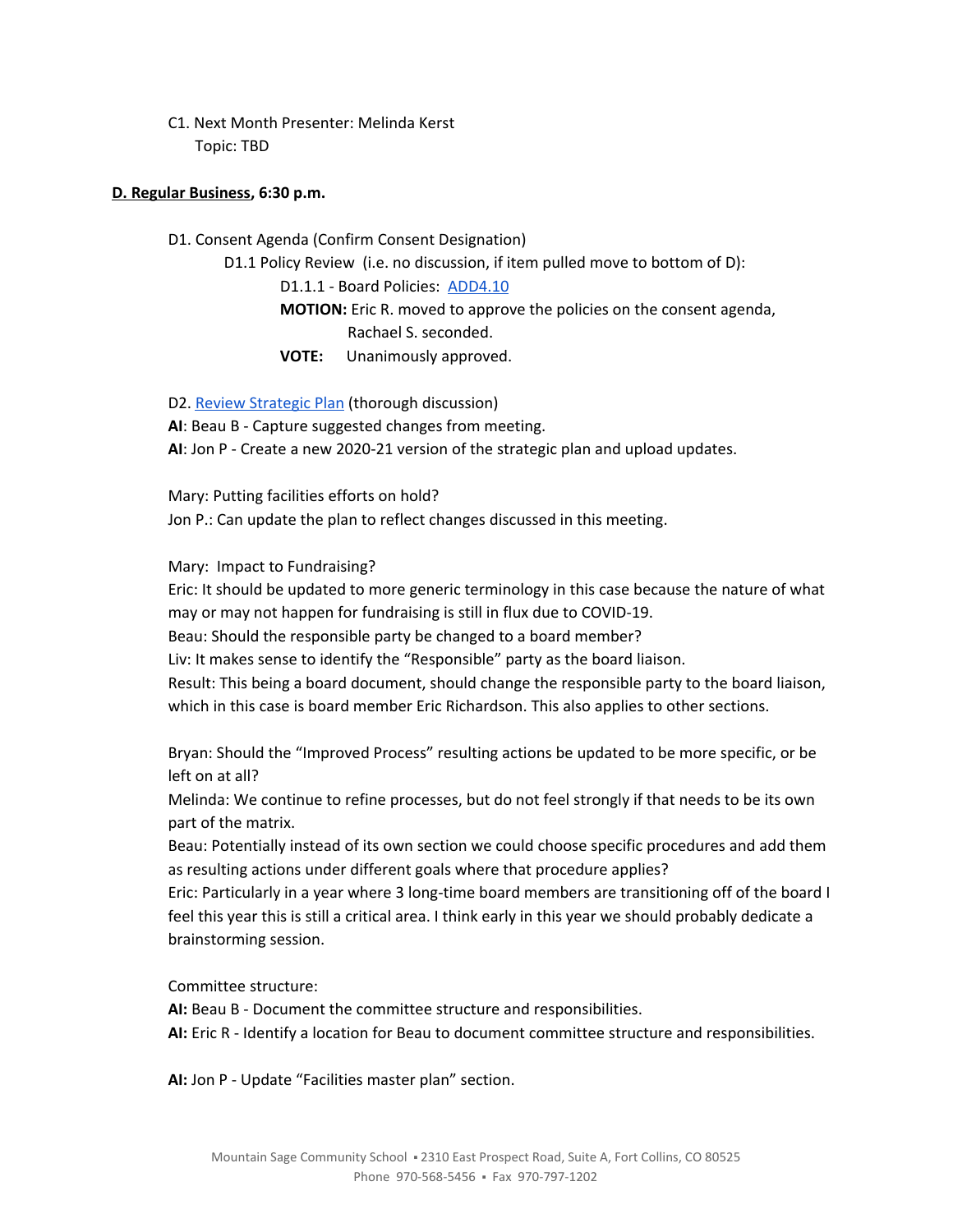### D3. School Director's Report

D3.1 - Start of 20/21 SY Preliminary Report Liv: Wanted to check in with our board about the experience so far.

Beau B: The first day was great. Preparation of the teachers really showed. It was way cool to see his son participating in handwork.

Rachael S: It was nice at his house. It felt like while different it still felt the same in many ways, with the ability to have a rhythm to the day. It was exciting to see her son start middle school with a compass and skin-toned colored pencils. Think's the staff did a great job.

Jon P: Everything working quite smoothly. The technical hurdles have been overcome. His son is easily functioning independently. The staff has done a great job. Working well for their family. One area of constructive criticism, it's just a little difficult that the start time fluctuates from day to day. Not a major issue but just makes it a little hard to get into a rhythm.

Melinda: Living the dream of being able to do homeschool with grandchildren without having to do all the teaching. It was really cool to be able to see her granddaughter interact with her teachers. Very appreciative for the amount of work, the materials, the effort to make this work is a lovely thing.

Eric R: Additional thoughts, agree that different start times on different days was a little odd. Echo Melinda's thoughts that it

Bryan B: Similar experience seeing espanol class with Mr. Kawol was very cool. Fun seeing them be very interactive on the Zoom calls. May have to start incorporating jumping jacks into his work meetings. With a learning pod the "off day" was a little more challenging because on just the second day they really needed more work to do, but that will surely improve as time improves. Unattended children got distracted with online searches. Bryan actually did some extra work to put them on their own subnet that he could disable when they weren't needing access. Had to get a little creative to come up with content to fill some of the time on this first day.

Jon P: The live content was great. Having a mixture of live and non-live content seems like the way to go.

Bryan B: Use of break-out sessions in Zoom was great. Really smart use of tools.

Liv H: It feels really good to be getting to the real job of education now. So far so good.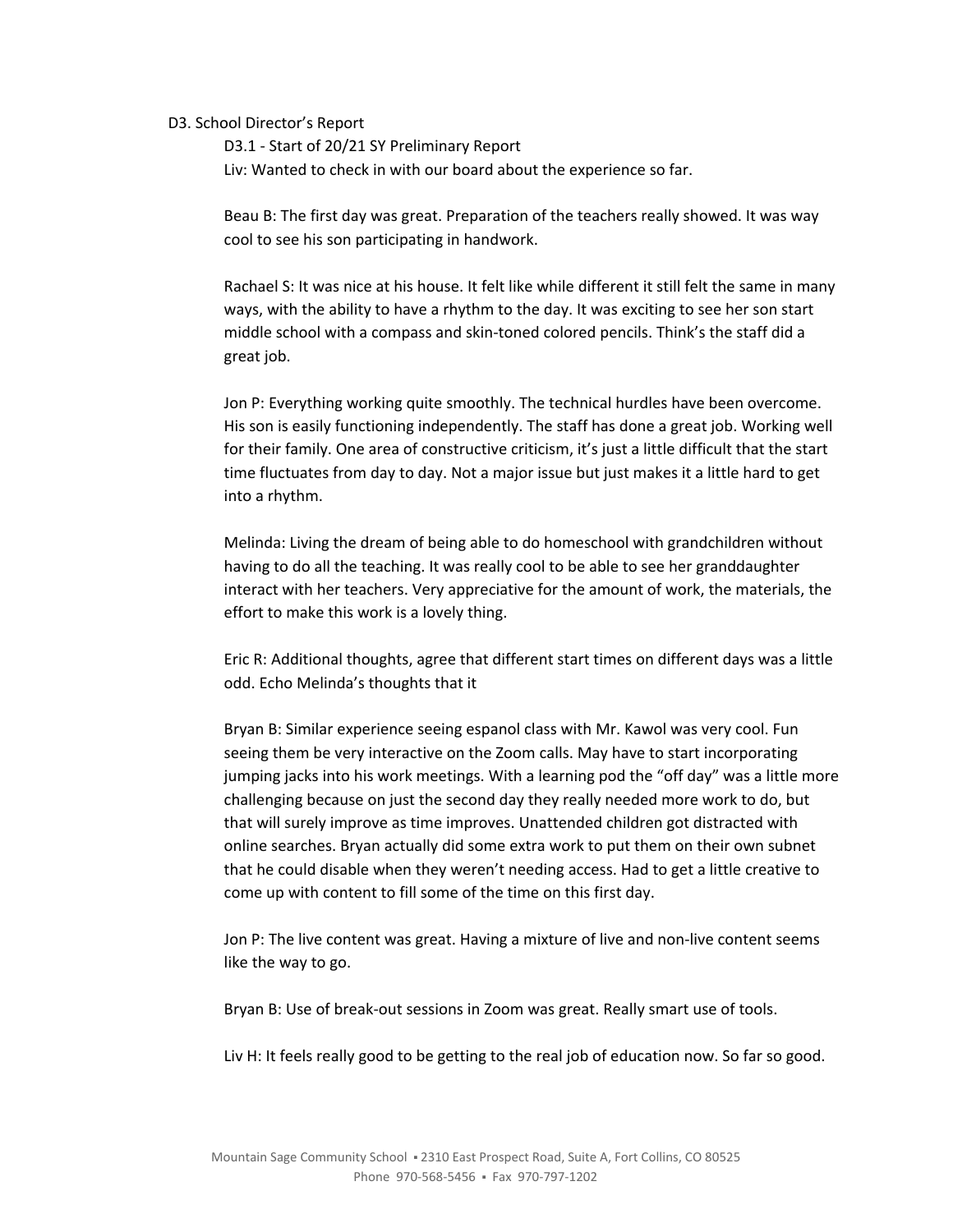Liv H: With respect to Bryan's comment about content filtering they are starting to use the product **[Securly](https://www.securly.com/)** to improve content filtering.

Eric R: So, if people are using their own computers they could be bypassing protections for content filtering that the school has in place with the Chromebooks provided?

Liv H: Yes. And there are going to be things where students really will need to use the Chromebooks.

Beau B: Is there a mechanism to switch out a chromebook if there seems to be any technical issue?

Liv H: Yes, all requests for technical support are being routed through [connect@mountainsage.org](mailto:connect@mountainsage.org) or the main school number.

Liv H: Updates

- Just sent out an email regarding the new twice-per-month materials distribution process.
- Engaged with legal counsel and have a draft waiver related to content recording to address privacy issues.
- It was quite a task to get to the right place with Google Classroom but it really has been worthwhile.
- A new teacher Naama Levy was hired for 3rd grade, first day August 17 to replace Miss Scott. She is still out of state but will move to Colorado by mid-October.
- Have had some hourly employees leave.
- The Homeschool Enrichment program has been heavily impacted with low enrollment. The Forest program in particular. The Live enrichment program has good potential.
- Kindergarten starts tomorrow!
- Intervention and Integrated Services are planning to use the Zoom breakout rooms. Working on communication with parents about how they are going to be doing the mandatory assessments and school assessments. Anna Murphy taking on new role as the Integrated Services Lead Teacher.
- Parent Circle will be the next area to focus on once things are underway.
- Faculty Committees and clubs will continue. Enrichment clubs are on hold for the moment.
- We have a new website which is ADA compliant!
- Working closely with Hillary Mizia to make sure information is going out the right way at the right time.
- Nancy Sexton's new title is Faculty Support Administrator which is more in line with her role.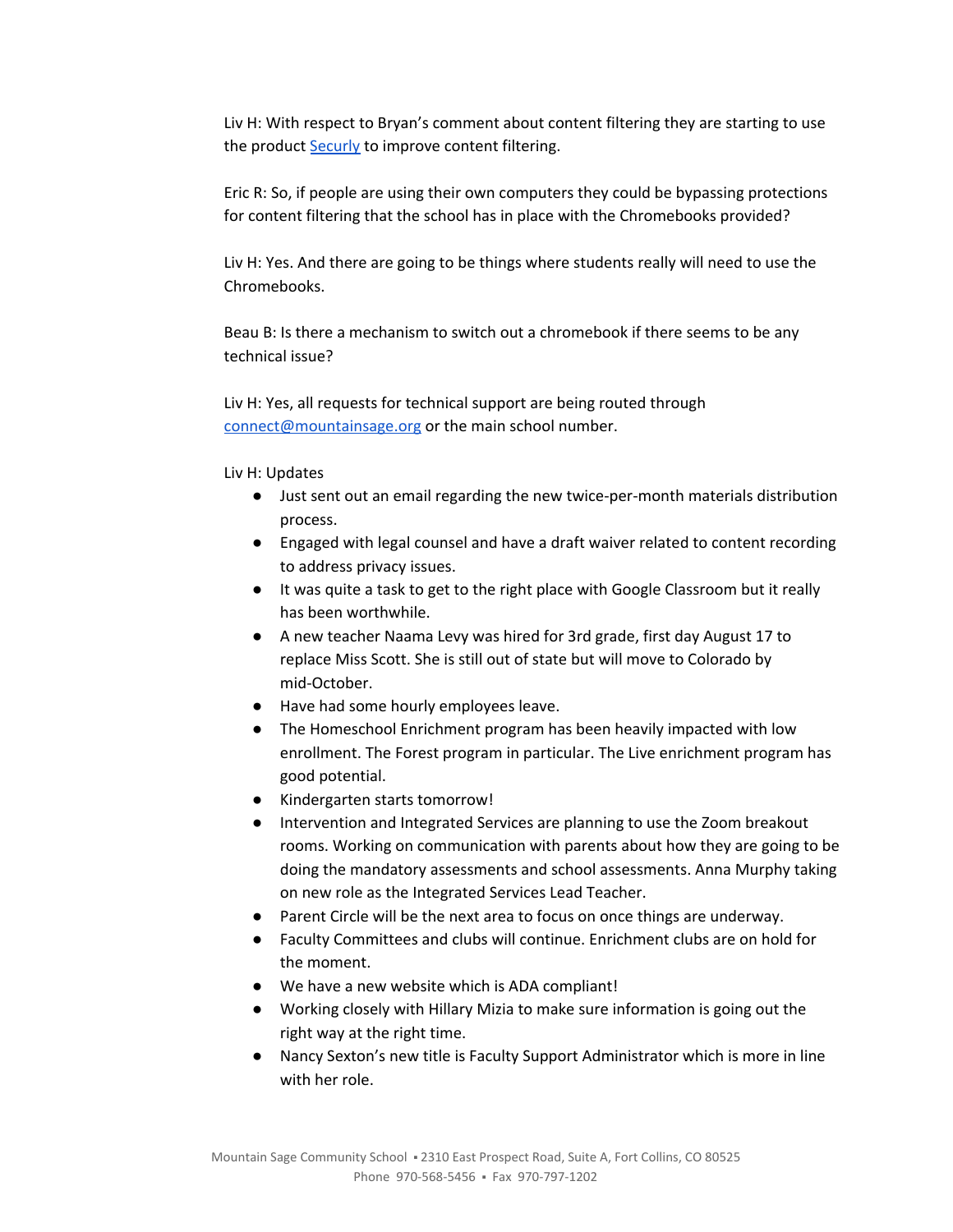Bryan K: Curious how school pictures will be done? Liv H: That is still being figured out.

Rachael S: How is enrollment looking?

Liv H: At this point it is looking pretty good. We are holding pretty steady. Besides the Homeschool Enrichment program (with each attendee being counted at 50% towards PPR counts) we haven't seen any significant drop-off.

Bryan B: Is there something we can do to mitigate the impact of the low Homeschool Enrichment attendance?

Liv H: Now that they have a much more concrete idea what the Homeschool Enrichment program is we feel like we can better use marketing to promote it.

Beau B: Just wanted to express gratitude for the work that has been done by the administration and staff.

D3.2 - CHARTER FORM AFA2020 Fiscal Year 2019-20 - Assurances for Financial Accreditation -- Just need each Board member to review and email Beau that they have reviewed/understand/have no questions

Also, the audit group will be invited to present at the next board meeting (9/22).

### D4. Committee Updates

- D4.1 Finance Committee Update
- D4.2 Facilities Committee [Update](https://docs.google.com/document/d/1DlwFdowe4j23JcKTlRKnP-JlV_-hENN-A4yHOrtyekQ/edit)
- D4.3 School Accountability Committee Update
- D4.4 Board Logistics Committee Update
- D4.5 Policy Discussion
	- D4.5.1 September Reviewing School Policies: [CF](https://drive.google.com/open?id=1Xxv2T6bQArqSfjBd4NWvmduf7cER1CPDxfaR-UgM4ik), [CFD,](https://drive.google.com/open?id=1pmw9tX3WnFFmGuxgkjZ-Bmnv9B-qH_WDH1cjkRhDlqc) [DJA,](https://drive.google.com/open?id=1oNPkij6QxnnLRpaLnsPPV7DWoyXqQcGe_oM_2CjkPSg) [DJB](https://drive.google.com/open?id=11I7KnqlJ6R5EJmYRfi3xjFpkdvCUzZPihKCKHFzdwsg)
- D5. Items of the Month (from Board [calendar](https://docs.google.com/document/d/12S6s-qevYMsnj8Cr2yw6uMO7S7hL3gz2oKvXZk5ZndQ/edit?usp=sharing))
	- D5.1 Aug Review, adjust and implement plan for the Strategic Plan Board Done above
	- D5.2 Aug Board member appointments to be completed Board Done
	- D5.3 Aug Signed Board Member Agreements ([template](https://docs.google.com/document/d/1f6elj5bnQttIrJOPn2ZzBBbBHHvJk2Kn3kGwIwJ7uYs)) to Secretary Board Eric -- needed?
		- Yes, needed. Please send to Eric.
	- D5.4 Aug Begin Recruitment of Potential Board Members via Announcements Logistics

Melinda to discuss with Hillary?

Rachael: Have we considered reaching out beyond our student families to parents of alumni, grandparents, etc.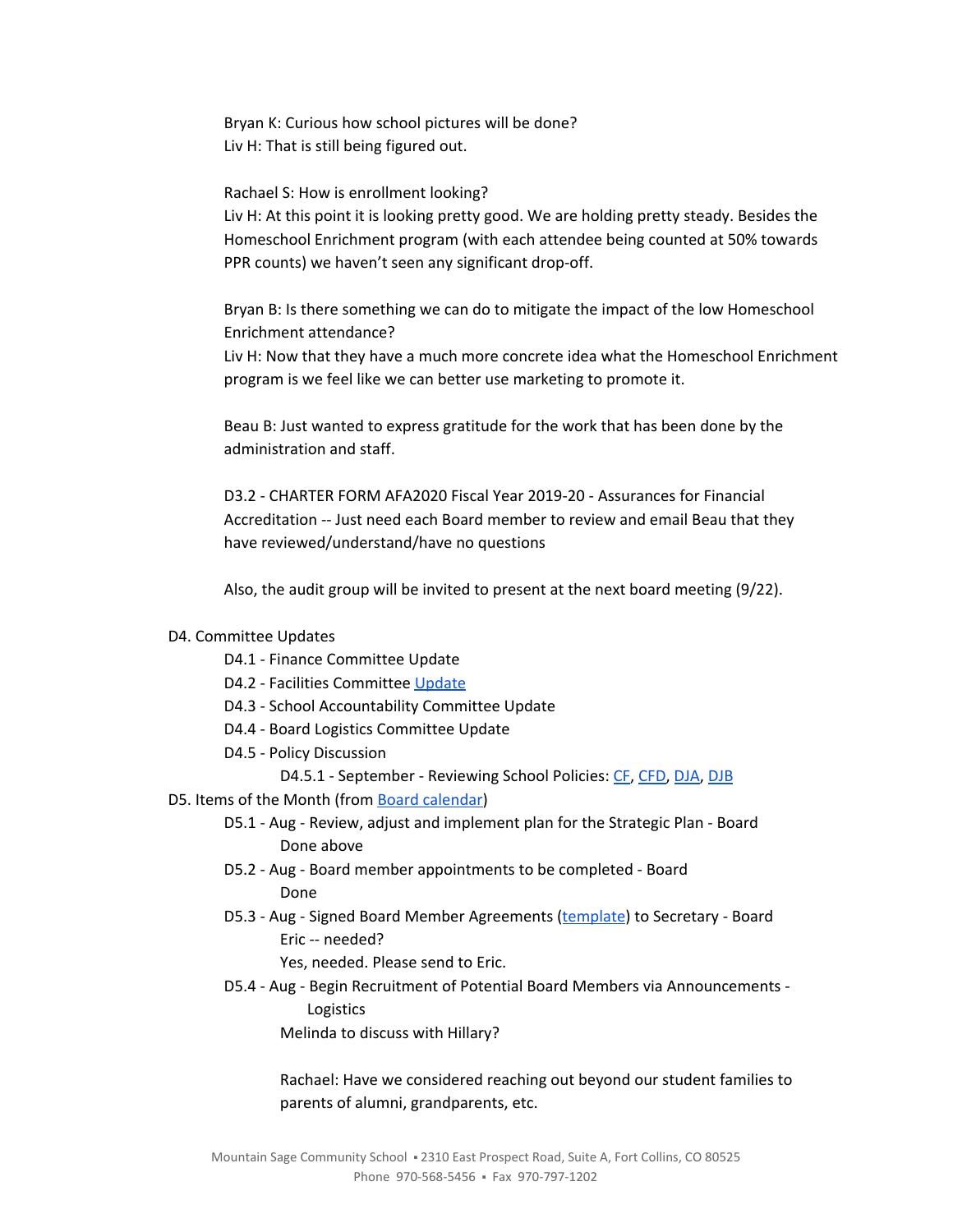Liv H: Typically parents of alumni are now parents at other schools and focused on that. Typically our board members have come from parents of current students.

Jon P: As Liv said they have typically come from parents of current students, but also they have typically come through personal contact. It's the people that we know that are most likely.

Melinda: Our strategy in the past has been for board members to extend welcomes to fellow family members in our community to come to a meeting or just talk to them about the board. Sometimes sharing at Parent Circle. Other ways besides just putting something in an e-mail communication. Possibly we can use Facebook though.

- D5.5 Aug Review Board Election Related Documents on Website Logistics Melinda
- D5.6 Aug Annual Independent Audit Finance Committee Liv H: The audit is coming to a conclusion. The auditors have asked to present the results to the Board (likely next meeting).
- D5.7 Aug Review all school policies by first board meeting and confirm that they are up to date. - Secretary
- D5.8 Sep Welcome letter to school community President
- D5.9 Sep First draft of audit to PSD on meeting agenda Business Manager/Director
- D5.10 Sep Determine open number of board seats for election Logistics
- D6. Scheduling Matters
- D7. Miscellaneous
	- D7.1 SY 19/20/Summer Wrap-Up
		- D7.1.1 Resolve comments/edits on Board Calendar for 20/21 SY
		- D7.1.2 Other Loose Ends
	- D7.2 June/Self Retreat Discussion
		- Jon P Work on time management during Board meetings. Where possible do work outside of meetings and bring the results to the meeting as opposed to doing work in meetings.
		- Jon P: Reminder to stay attentive to the numbers for the financials.
		- Jon P: Keep attention on finances.
		- Bryan B: Think we have done really well as a board. In terms of room for improvement as Jon mentioned we can continue to work on keeping meetings focused.
		- Bryan B: Thinks there should be a way for the board to increase communication with the school community about what the board is doing. Perhaps a blog post or other communication that is different from the meeting minutes; something